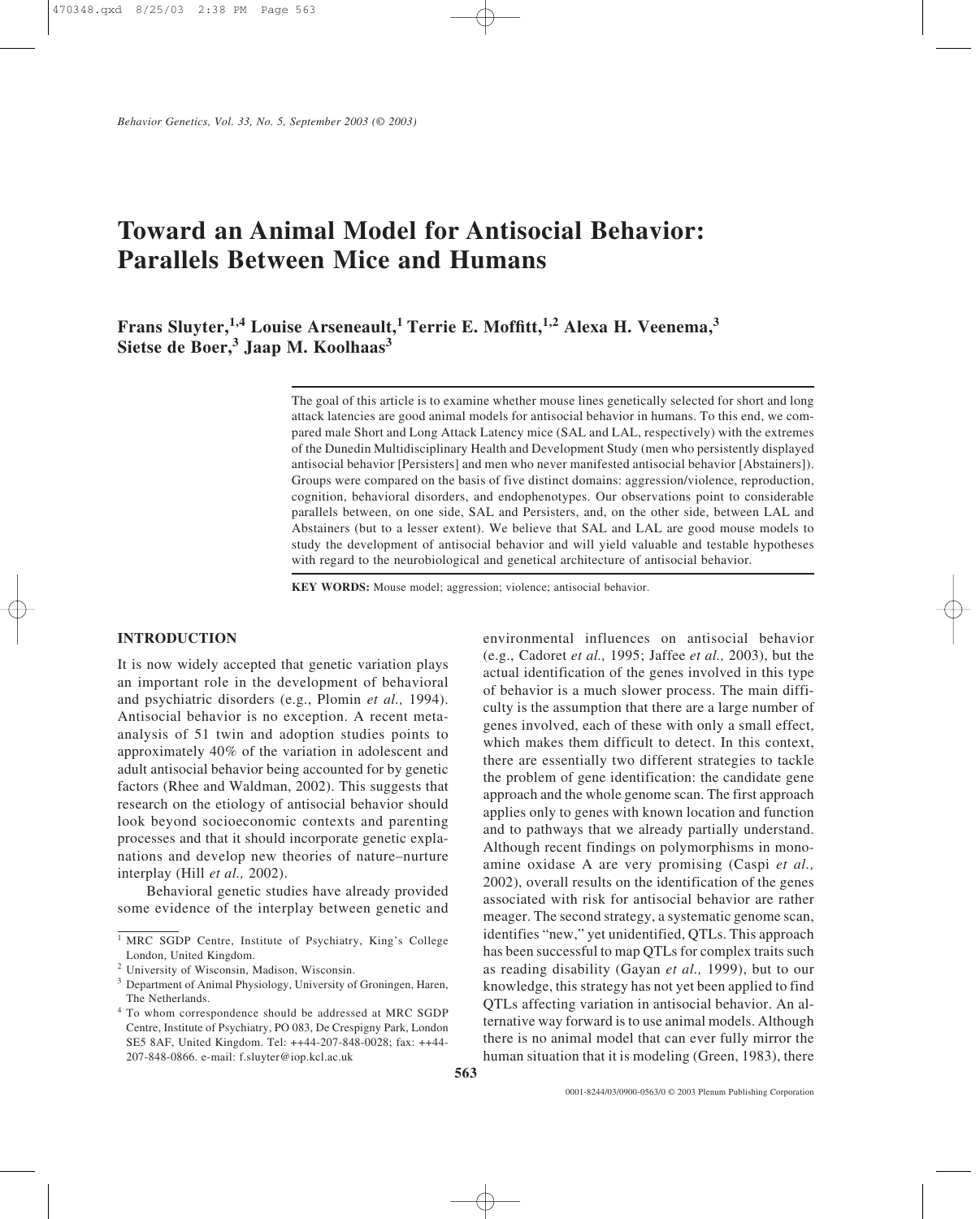are clear advantages to the implications of animal models. Two obvious advantages are the ability to control the environment (raising, housing, testing), and the possibility to actively manipulate the animal model, which can be carried out at multiple levels (e.g., genetically, pharmacologically, endocrinologically). These strategies are virtually impossible in humans because of ethical and experimental limitations. A crucial question, though, is the choice of model organism. Which species and which type of manipulation can produce the most satisfying answers?

One of the most popular model organisms nowadays is the house mouse. Mice are generally easy to keep and breed well, with short generation times. Inbreeding is well tolerated; thus hundreds of inbred strains are now available (see http://jaxmice.jax.org/info/ for other types of strains and lines), which not only allows a range of comparisons to be carried out but also creates the conditions to successfully identify genes that underlie the variation in complex traits, such as aggression. Another key advantage is the possibility to isolate and maintain embryonic stem cells, which permits the creation of genetically engineered animals. Perhaps most important is the availability of the sequence of the mouse genome (Mouse Genome Sequencing Consortium, 2002) which is a key information tool for understanding the contents of the human genome and a key experimental tool for biomedical research. For more (recent) information about the house mouse, its use for comparative and functional genomics, and its history, as well as a draft version of its genome, the reader is referred to the various contributions in *Nature* issue 420 (2002).

Animal models, including mouse models, are generally evaluated on the basis of their reliability and validity. Reliability refers to the stability and reproductability of the phenotype. Validity implies four different features. Face validity refers to the similarity between the animal model and the specific human behavior of interest. In short, the animal model should mimic the human behavior as much as possible. Predictive validity usually refers to how useful animal models are for predicting the efficacy and safety of drugs for the disorders in question. Construct validity exists when the model either relies on or elucidates the same basic underlying mechanism responsible for the conditions in humans. Genetic validity exists when the risk for a disease is known to have similar genetic components in both humans and the animal model.

In the present article, we examine whether mouse lines genetically selected for short and long attack latencies are good animal models for antisocial behavior in humans. To this end, we compare the behavioral, neuronal, and neurobiological characteristics of Short and Long Attack Latency mice (SAL and LAL, respectively) (Benus *et al.,* 1991; Sluyter *et al.,* 1996b; van Oortmerssen and Bakker, 1981), with those from humans who either persistently or never manifested antisocial behavior (Persisters and Abstainers, respectively) (Moffitt, 1993). The next section describes the mouse and human groups of antisocial behavior.

## **Groups**

# *SAL and LAL*

The foundation of these lines was a feral population caught in the vicinity of Groningen, The Netherlands, in 1971. Bidirectional selection for high and low intermale offensive aggressive behavior started almost immediately, and the lines have been maintained up until now at the Department of Animal Physiology (University of Groningen, The Netherlands). Aggressive behavior was—and still is—tested in a cage that takes the natural settings of the test animals into account (see van Oortmerssen and Bakker, 1981, and Figure 1).

The test measures the proneness of an experimental male mouse to attack a standard opponent (offensive intermale aggression) and takes 4 days in total nowadays. On the first day the experimental animal is habituated to the home cage (area A; slide I open, slide II



**Fig. 1.** The AL (Attack Latency) test cage (dimensions  $80 \times 30 \times$ 30 cm) subdivided by Plexiglas slides (I, II, and III). A and B constitute the home cage of the test animal, while C is the border area and D is the chamber for introducing the opponent. For details about the procedure, see text.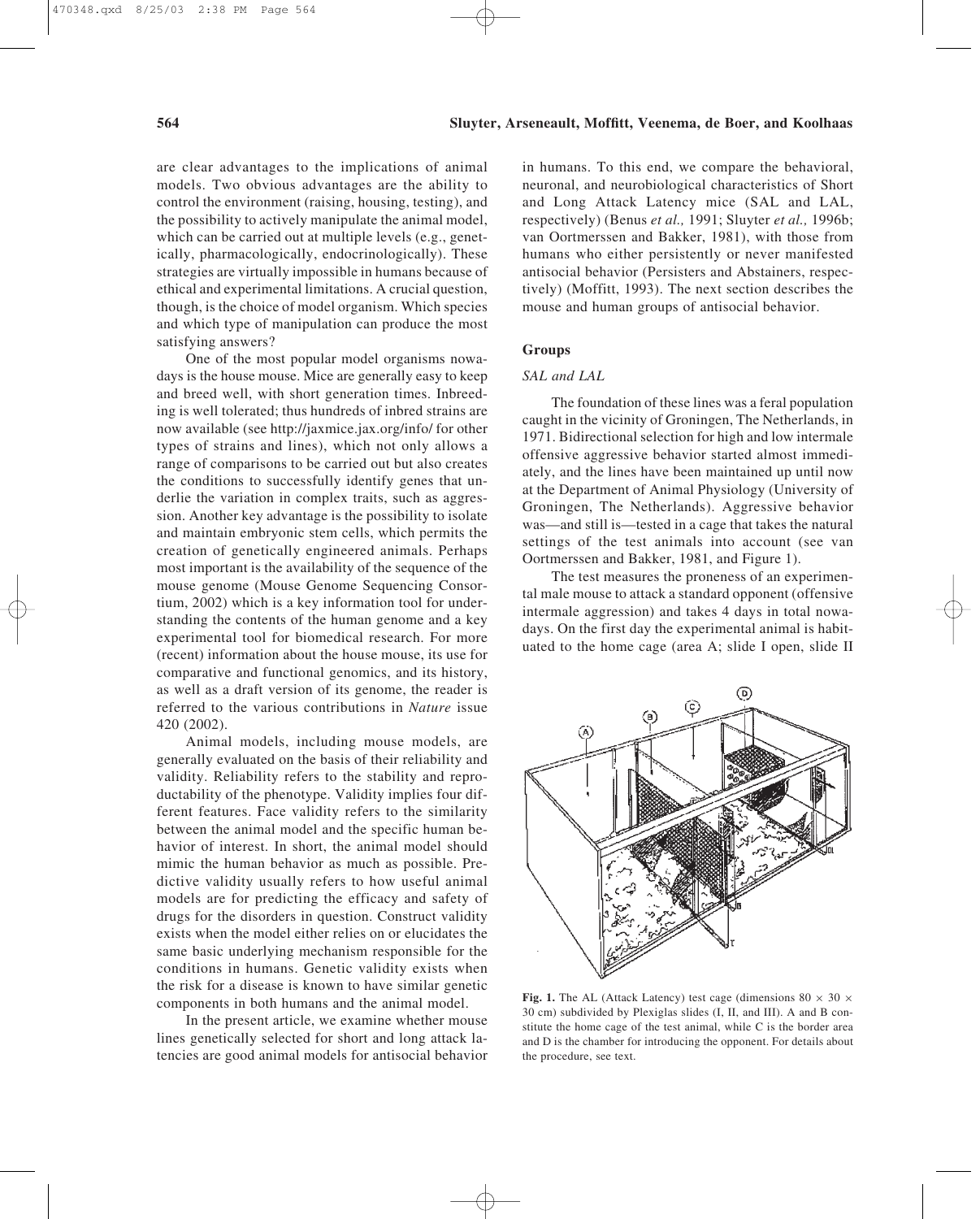closed) and, at the beginning of the dark period, is allowed to explore the border arena (area C) for a brief period (slides I and II open). On the second day the animal is trapped between slide I and II (area B) while its opponent is carefully put in the "opponent chamber" (area D). An opponent is called a standard opponent if the same type is used throughout the whole experiment ("same" in this context refers to "genetically similar," not identical as in some designs an outbred strain is used). Subsequently, slide II is opened and the experimental animal is forced to explore the border arena of its territory (area C), where under natural conditions most fights occur. When it smells the opponent and approaches the perforated part of the opponent chamber, slide III is opened and the time for the experimental animal to attack the standard opponent is measured (so-called attack latency). This procedure is repeated on days 3 and 4 and, in this way, reduces not only the effects of chance but also creates an opportunity to investigate the development of aggression over time. All tests are carried out at the beginning of the dark period when animals are most active. The behavioral measure for selection is the mean attack latency score (ALS) over 3 days. The reason we chose attack latency is not only because it is a reliable indicator of aggression (Catlett, 1961; van Zegeren, 1980) but also because other variables (e.g., number of attacks or accumulated attacking time) frequently lead to severe injuries, or even death, of the standard opponent. Selection has resulted in a high-aggression line, characterized by Short Attack Latencies (SAL), and a low-aggression to nonaggressive line, characterized by Long Attack Latencies (LAL) (see van Oortmerssen and Baker, 1981). It is important to emphasize that selection has only been performed on males. In general, females do not attack in this paradigm (but see Compaan *et al.,* 1993 after testosterone treatment following ovariectomy).

Differences between SAL and LAL are not limited to offensive intermale aggression. These selection lines are thought to represent the extremes of behavioral response patterns that coexist in a mammalian population (Henry and Stephens, 1977). One of those behavioral response patterns is through territorial control (high aggression, short attack latencies), another pattern is through immobility (low aggression, long attack latencies) (Koolhaas *et al.,* 1999). Both behaviors have been shown to be adaptive during distinct conditions (van Oortmerssen and Busser, 1989). In general, SAL mice cope actively with environmental challenges, whereas LAL mice cope passively. Typical examples are the way SAL and LAL behave in paradigms designed to tap in to those differences, such as the shock-probe/defensive burying paradigm. In this test, animals are shocked by an electrified probe, after which they can use either an active behavioral strategy, namely the pushing of bedding material toward or over the probe (defensive burying), or a passive strategy, namely increased immobility/freezing, to cope with the stressor. As expected, SAL males demonstrate more defensive burying when challenged, whereas LAL males show more immobility (Sluyter *et al.,* 1996a). This behavioral dichotomy is also reflected in the forced swim test in which LAL mice show much more immobility than SAL mice (Veenema *et al.,* 2003a, b). For a more detailed description of distinct behavioral strategies, the reader is referred to the following articles: Benus *et al.,* 1991; Bohus *et al.,* 1987; de Boer *et al.,* 2003 (this issue); Koolhaas *et al.,* 1999.

At this point it is worth mentioning that wild house mice have certain advantages in comparison to the classic inbred strains, which are derived from a small pool of ancestors. In fact, Guénet and Bonhomme (2003) regard today's laboratory strains as recombinant strains from three parental components (*Mus musculus domesticus, Mus musculus musculus* and *Mus musculus castaneus*). In any case, the implication of wild house mice would add an extra genetic dimension (i.e., more genetic polymorphisms) to the use of mouse models in biomedical research. Regarding aggression research, there is another reason why wild house mice, and particularly the SAL line, should be included: laboratory strains are generally not that aggressive, especially in comparison to SAL males, which are extremely aggressive. SAL males attack a male conspecific within seconds and, if not stopped, will continue to fight, often until the death of the opponent. Such mice would have been excluded during the initial development of the current inbred and outbred mouse strains and, in this way, most of the "aggressive" alleles of the SAL lines are likely to have been eliminated from many mouse lines or inbred strains (and, accordingly, are not identifiable using classic inbred strains in genetic analyses).

## *Persisters and Abstainers*

Two groups of human males will be heuristically compared in this article to the SAL and LAL mice. These two groups of men have been extensively studied in the context of a longstanding program of taxonomic research into human antisocial behavior across the life course (reviewed in Moffitt, 2003).

Contrasted versus the SAL mice are men showing "life-course persistent antisocial behavior," the socalled Persisters (Moffitt, 1993). This behavioral profile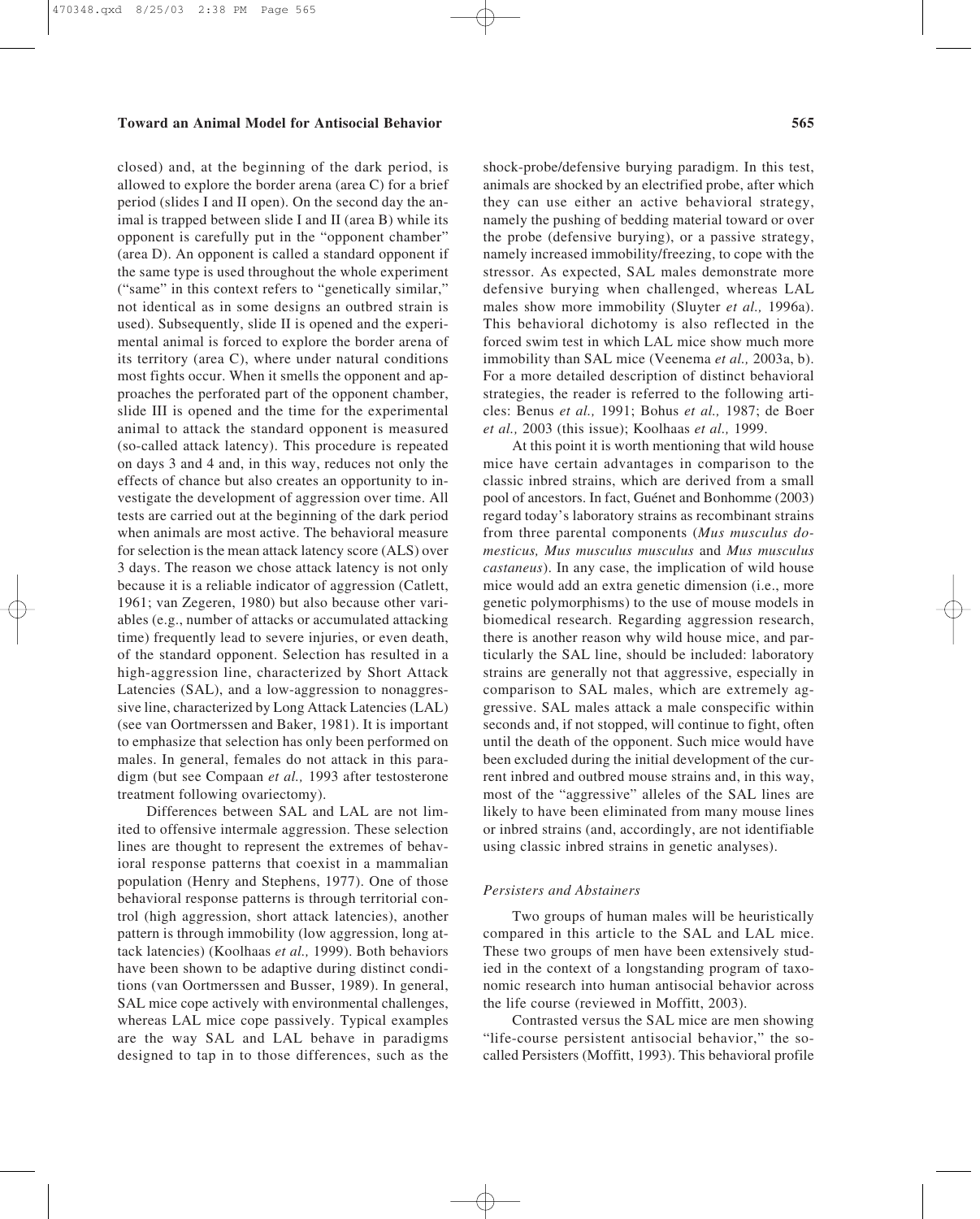characterizes approximately 5%–10% of the male population, whose antisocial behavior has its origins in neurodevelopmental deficits, begins in childhood and continues worsening thereafter, and is strongly persistent and pathological. According to our taxonomic theory (Moffitt, 1993) the difficult behavior of a highrisk young child is exacerbated by a high-risk social environment. The child's risk emerges from inherited or acquired neuropsychological variation, initially manifested as subtle cognitive deficits, difficult temperament, or hyperactivity. The environment's risk comprises factors such as inadequate parenting, disrupted family bonds, and poverty. Over the first two decades of development, transactions between individual and environment gradually construct a disordered personality with hallmark features of physically violent aggression and antisocial behavior persisting into midlife.

Our studies of life-course persistent offending have been carried out in the Dunedin Multidisciplinary Health and Development Study, a 30-year longitudinal study of a representative 1972–1973 birth cohort of 1000 New Zealanders assessed repeatedly from birth to adulthood (Moffitt *et al.,* 2001). These studies showed that life-course persistent antisocial behavior is predicted by individual neurodevelopmental risk characteristics from early childhood, that is, cognitive deficits, neuromotor problems, and hyperactivity (Jeglum-Bartusch *et al.,* 1997; Moffitt, 1990; Moffitt and Caspi, 2001; Moffitt *et al.,* 1994). Psychopathic personality traits of alienation, stress-reactivity, aggression, callousness, and impulsivity characterized the life-course persistent young people (Moffitt *et al.,* 1996, 2002). Followed up in adulthood, life-course persistent men were the most extreme on mental-health problems, substance dependence, numbers of children sired, financial problems, work problems, drug-related crimes, and violent crimes (Moffitt *et al.,* 2002). Lifecourse persistent men accounted for five times their share of the birth cohort's violent court convictions (e.g., using an attack dog on a person, presenting an offensive weapon, threatening a police officer, rape, manual assault, assault on a police officer, assault with a deadly weapon, aggravated robbery, and homicide), perpetrated physical abuse toward women, and were also most likely to report that they had hit a child out of anger (Moffitt *et al.,* 2002). The life-course persistent form of antisocial behavior is essentially a male sex-typed pattern (10 males:1 female) (Moffitt *et al.,* 2001). Finally, evidence is emerging that life-course persistent antisocial behavior is more heritable than is other garden-variety antisocial behavior (Arseneault *et al.,* 2003; Eley *et al.,* 2003; Lyons *et al.,* 1995; Taylor *et al.,* 2000).

Contrasted versus the LAL mice is a group of men who managed to avoid virtually all antisocial behavior from early childhood through adolescence and into adulthood, called the "Abstainers." The original taxonomic theory speculated that if most ordinary teens take up some delinquent behavior, then males who eschew delinquency must be extraordinary. Males committing no antisocial behavior over the life course should be rare, and we speculated that personal characteristics unappealing to other teens might cause them to be excluded from teenaged group activities such as delinquency and substance use (Moffitt, 1993). Consistent with the rarity prediction, the Dunedin birth cohort contained only a small group of males who avoided virtually any antisocial behavior during childhood and adolescence (Moffitt *et al.,* 1996). These Dunedin abstainers as teenagers described themselves on personality measures as extremely over-controlled, fearful, interpersonally timid, and socially inept, and they were latecomers to sex (i.e., virgins at age 18). Dunedin's adult follow-up data confirm that as adults these men retained their self-constrained personality, were virtually free of crime or mental disorder, were likely to have settled into marriage, were delaying children (a desirable strategy for a generation needing prolonged education to succeed), were likely to be college educated, held high-status jobs, and expressed optimism about their own futures (Moffitt *et al.,* 2002).

In this article, we will compare the general pattern of findings for SAL and LAL mice against findings from the Dunedin Study for life-course persistent antisocial men ( $n = 47$ , 10% of the cohort) and abstainers  $(n = 25, 5\%$  of the cohort). These men appear to represent the extremes of longitudinal stability for either aggressive or nonaggressive styles in the general male population, over 26 years of life. Because 96% of the cohort took part at the most recent follow up, at age 26, our data describing these two groups of men has not been affected by attrition bias (Moffitt *et al.,* 2002). Original data labeled for the groups of men can be found in the above-cited publications. Dunedin findings about the men's antisocial behavior have been replicated by findings reported from more than 20 other samples in eight countries (reviewed in Moffitt, 2003). A description of the Dunedin birth cohort, and evidence that prevalence rates of antisocial behavior in New Zealand are comparable to those from the US and UK, can be found in Moffitt *et al.* (2001).

# **Parallels**

In this paragraph, comparisons between SAL and LAL mice, and between Persister and Abstainers, are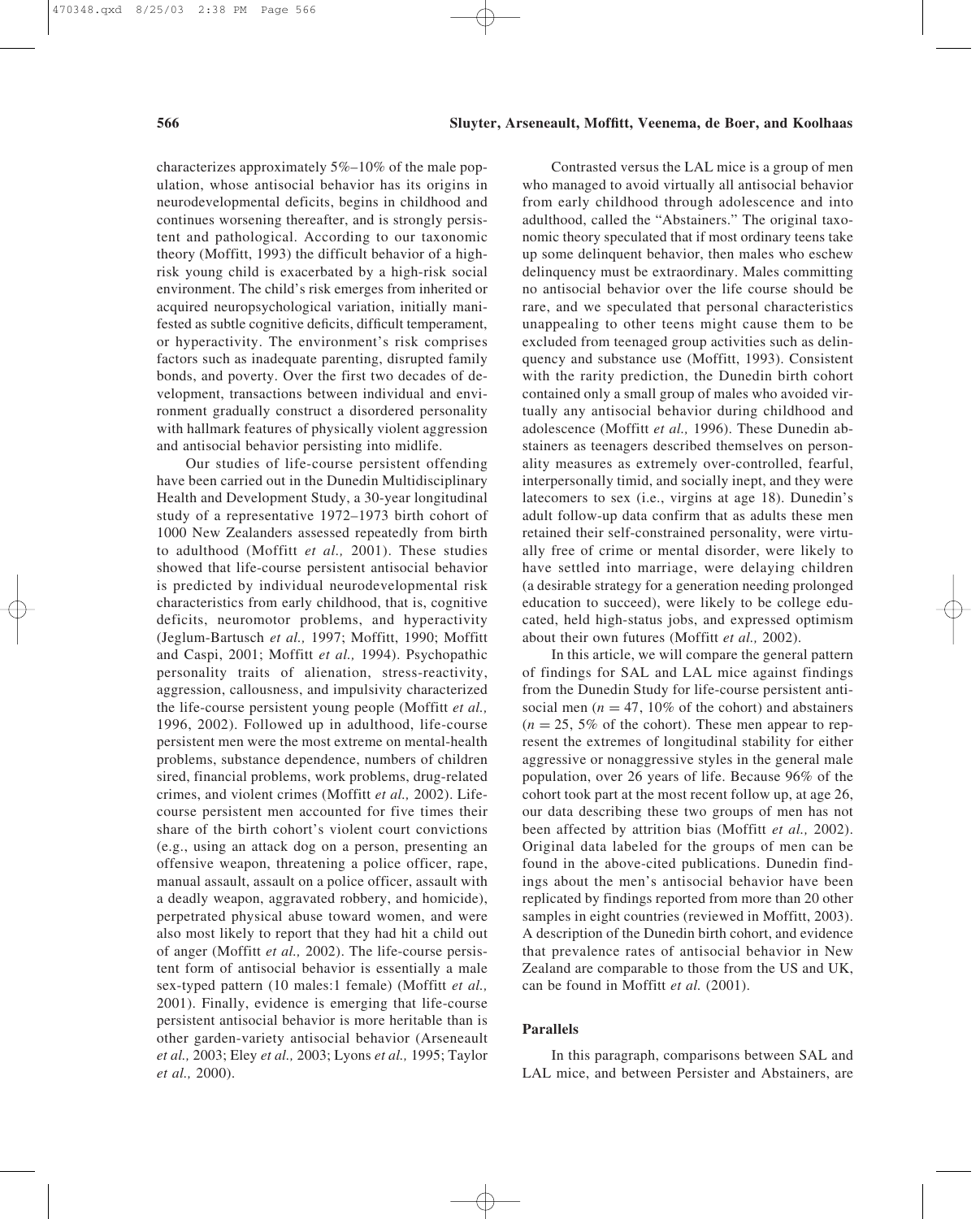| Measures                      | <b>MICE</b><br>LAL | <b>HUMANS</b><br><b>SAL</b> | ABS    | <b>PERS</b> | Measures                              |
|-------------------------------|--------------------|-----------------------------|--------|-------------|---------------------------------------|
|                               |                    |                             |        |             |                                       |
| Attack latency                | $++$               |                             |        | $+$         | Frequency of violence                 |
|                               |                    |                             |        | $++$        | Violent convictions                   |
| Aggression                    |                    | $++$                        |        | $++$        | Aggressive personality                |
|                               |                    |                             |        | $++$        | Violent behavior (informant's report) |
| Attacks against female        |                    | $+$                         |        | $+$         | Domestic violence                     |
| Reproduction                  |                    |                             |        |             | <b>Reproduction</b>                   |
| Litter size                   |                    | $+$                         |        | $^{+}$      | Number of children                    |
| Cognition                     |                    |                             |        |             | Cognition                             |
| Spatial Learning              | $+(?)$             | $-(?)$                      | $^{+}$ |             | IQ age $3-13$                         |
| Hippocampus                   | $^{+}$             |                             | $^{+}$ |             | Verbal memory age 13                  |
| (IIPMF size)                  |                    |                             |        |             |                                       |
| <b>Behavioral disorders</b>   |                    |                             |        |             | <b>Behavioral disorders</b>           |
| Alcohol preference            |                    | $^{+}$                      |        | $++$        | Alcohol dependence                    |
| Anxiety                       | =                  | $\pm$                       |        | $^{+}$      | Anxiety symptoms                      |
| Depression                    | $^+$               |                             | $=$    | $=$         | Depression symptoms                   |
| <b>Endophenotypes</b>         |                    |                             |        |             | <b>Endophenotypes</b>                 |
| Serotonin                     | $^{+}$             |                             | $=$    | $=$         | Serotonin                             |
| Adult testosterone            |                    | $^{+}$                      | $=$    | =           | Testosterone                          |
| Corticosterone (basal levels) | 士                  | $=$                         | $=$    | $=$         | Cortisol (basal levels)               |

**Table I.** Parallels Between Male Mice and the Extremes of the Dunedin Multidisciplinary Health and Development Study

*Note:* SAL = Short attack latency; LAL = Long attack latency; PERS = men who persistently manifested antisocial behavior; ABS = men who never manifested antisocial behavior.

Groups were compared on the basis of five distinct domains: aggression/violence, reproduction, cognition, behavioral disorders, and endophenotypes. SAL-LAL comparisons come from various studies (see text for more details), while PERS-ABS comparisons were analyzed using *t*-tests.

put in parallel to evaluate the validity of the animal model. Groups were compared on the basis of five distinct domains: aggression/violence, reproduction, cognition, behavioral disorders, and endophenotypes (see Table I). The latter, also called intermediate traits, are becoming increasingly more important in these days of (functional) genomics because it has been suggested to be easier to identify the effect of a gene on a more elementary (neuro) biological trait than to identify its effect on a complex behavior, such as antisocial behavior. Such endophenotypes should be continuously quantifiable, should predict disorder probabilistically, and should be closer to the site of the primary causative agent than to diagnostic categories (Almasy and Blangero, 2001, but see de Geus and Boomsma, 2001, for more stringent criteria). Animal models could point to valuable candidates for these endophenotypes in humans.

All comparisons should be interpreted at the level of conceptual domains rather than at the level of specific measures as, for obvious reasons, the latter differ between animal and human studies.

In general, comparisons revealed similarities among the groups of mice and humans that we studied.

Firstly, SAL mice and Persisters show more aggression than LAL and Abstainers, respectively. Among humans, this finding was consistent across different measures of violence such as the self-reported frequency of violent behavior, its severity as indicated by court convictions, aggressive personality dimension, and an informant's report of violent behavior (the informant being a friend, a partner or a family member). Interestingly, the comparisons were consistent across the two species for violent acts directed toward both male and female targets. Both SAL mice and Persisters exhibited more aggression toward females. It is important to note that, although in certain conditions aggressive behavior in mice can be justified from an ecological point of view (i.e., territorial defense), attacking a female companion is, to a certain extent, maladaptive (but see Canastar and Maxson, 2003 [this issue] for alternative explanations). SAL males also persevere in their aggression and do not seem to be able to control their aggressive behavior, which, if not intervened by the experimenter, often leads to badly injured, or even killed, opponents. In addition to the fact that they are prone to attack outside their home territory (i.e., an assault on neutral or foreign territory, see Sluyter *et al.,* 2002), these animals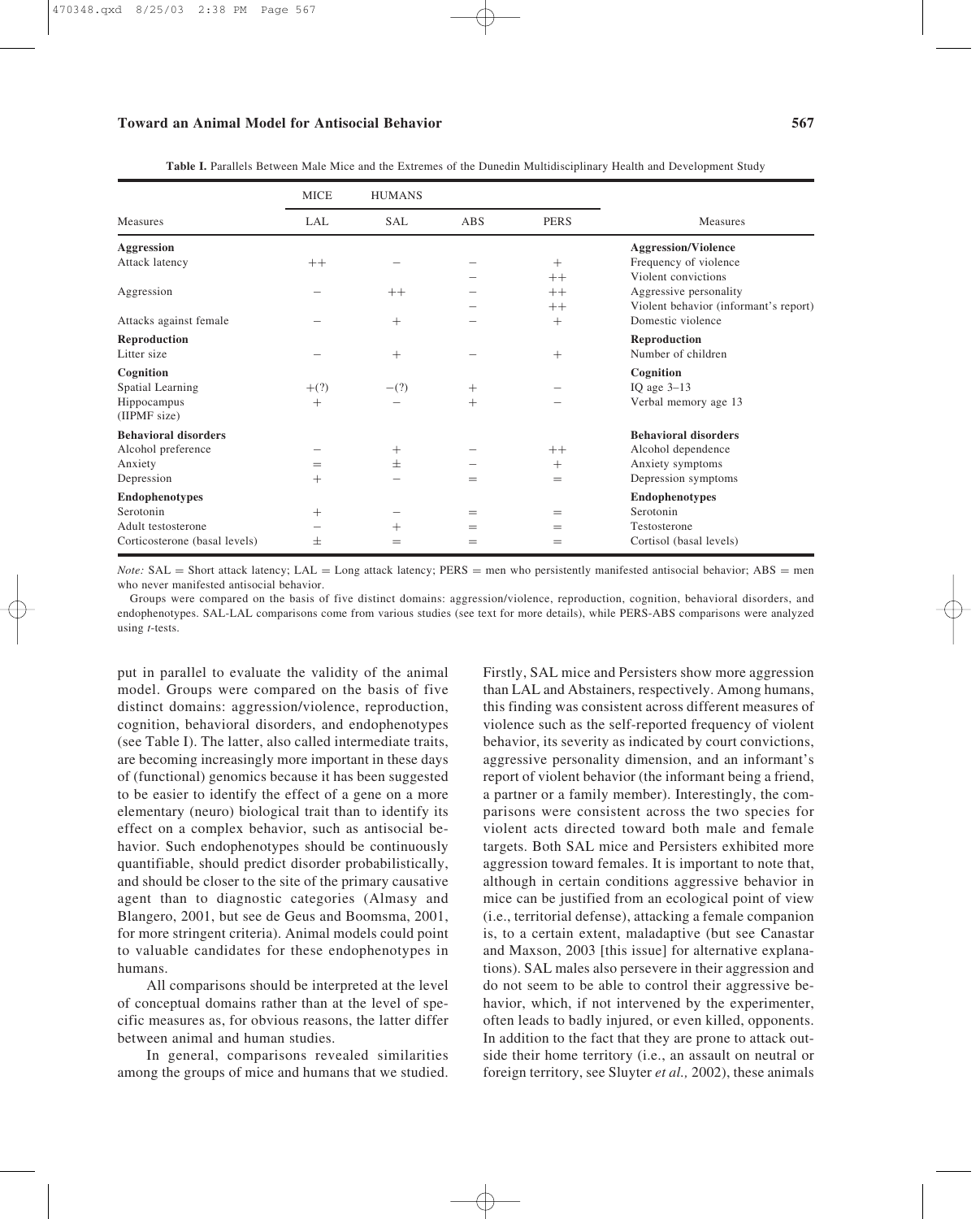appear to closely mimic the pathological nature of the Persisters' violence.

Second, we observed similarities in the reproduction pattern of SAL mice and Persisters. The litter size (mice) and the number of children (humans) were both elevated in SAL and Persisters (as compared to LAL and Abstainers). In general, LAL animals are less fertile than SAL animals, a finding that does not seem to come from differences in sperm count and sperm motility (Sluyter *et al.,* 1994b). Third, Persisters had lower childhood IQs (measured by the Peabody Picture Vocabulary Test at age 3, the Stanford-Binet Intelligence Scales at age 5, and the Weschler Intelligence Scales for Children–Revised) and more adolescent difficulties in verbal memory than Abstainers. Verbal memory, in this sample measured by the Rey Auditory Verbal Learning Test, has been shown to be, at least partly, regulated by the hippocampus (Rolls, 2000). Because of distinct, mostly practical reasons, we have not tested SAL and LAL in hippocampus-dependent learning and memory paradigms, such as the radial maze and the Morris water maze. However, we do have indications that LAL mice might be better performers on these tasks. When animals that were trained to use only one arm in a Y maze, are suddenly forced to use the other arm, LAL males are able to acquire that information much faster than SAL males, which seem to be more rigid and more routine-like in their behavior (Benus *et al.,* 1990; Sluyter *et al.,* 1996c). Another indication with respect to LAL's possibly better performance in cognitive tasks comes from larger sizes of the intra- and infra-pyramidal mossy fiber (IIPMF) terminal fields (Sluyter *et al.,* 1994). There is substantial evidence (different laboratories, different strains) that the size of this hippocampal structure correlates positively with spatial memory (e.g., Crusio *et al.,* 1987) and negatively with intermale aggression in mice (Guillot *et al.,* 1994; Sluyter *et al.,* 1994a, 1999). Moreover, this correlation seems to be genetic, suggesting that the same (set or) gene(s) affect(s) the variation of the IIPMF sizes and spatial memory (Crusio *et al.,* 1987; Guillot *et al.,* 1994), either in a linear of collaterative pleiotropic way. As for humans, neuropsychological measures suggesting possible central nervous system dysfunctions, such as verbal and executive functions and memory deficits, have been persistently associated with antisocial behavior and might play a crucial role in the etiology of such behavior (e.g., Raine, 2002; Seguin *et al.,* 2002).

Fourth, we examined whether SAL males and Persisters showed a higher incidence of disorders associated with antisocial behavior such as alcohol, anxiety, and depression problems. Persisters had obviously more

alcohol problems than Abstainers. Findings in SAL and LAL point in the same direction. When exposed to an alcohol solution in a two-bottle, free choice paradigm, SAL males drink more alcohol than LAL males (Hensbroek *et al.,* 1996). Whether this finding is as robust and reliable as the original selection criterion (i.e., attack latency) or more volatile remains to be investigated. Comparisons for anxiety and depression were not consistent for mice and humans, although SAL males tended to be slightly more anxious than LAL males in the tunnel maze (Hogg *et al.,* 2000). Findings in the elevated plus maze and the light-dark box were, however, not in line with this result (Hogg *et al.,* 2000; Veenema *et al.,* 2003b). Furthermore, LAL animals showed more immobility in the Porsolt Swim Test (Veenema *et al.,* 2003b), a paradigm that has been pharmacologically validated to reflect depressive behavior in animals (Porsolt *et al.,* 1977).

In the fifth domain endophenotypes were compared. A major question is whether there exist endophenotypes that predict the risk to develop antisocial behavior in the same way that serum cholesterol predicts the risk of cardiovascular disease (Almasy and Blangero, 2001). Historically, the search for these factors has been aimed at various neuronal and endocrinological domains. Of all the neurotransmitters possibly implicated in aggression, serotonin is still the strongest suspect (Nelson and Chiavegatto, 2001), while testosterone—and recently, cortisol—is the hormone most frequently investigated. Serotonin, testosterone, and cortisol levels do not vary between Persisters and Abstainers, whereas findings in SAL and LAL have been rather inconsistent. LAL males have been shown to display higher levels of serotonin (Olivier *et al.,* 1990), although recently only higher levels of serotonin were found in the brainstem of SAL mice and not in other brain regions (Veenema, unpublished data). LAL males have also been shown to display lower levels of testosterone (van Oortmerssen *et al.,* 1992), although this finding does not seem robust (Sluyter, unpublished data). A similar story concerns corticosterone, the animal equivalent of cortisol. While Korte *et al.* (1996) observed a reduced rise in plasma corticosterone concentration during the early dark phase in SAL males, Veenema *et al.* (2003a) found no difference in basal levels between SAL and LAL.

## **DISCUSSION**

To investigate whether mouse lines genetically selected for short and long attack latencies are good models for antisocial behavior in humans, we compared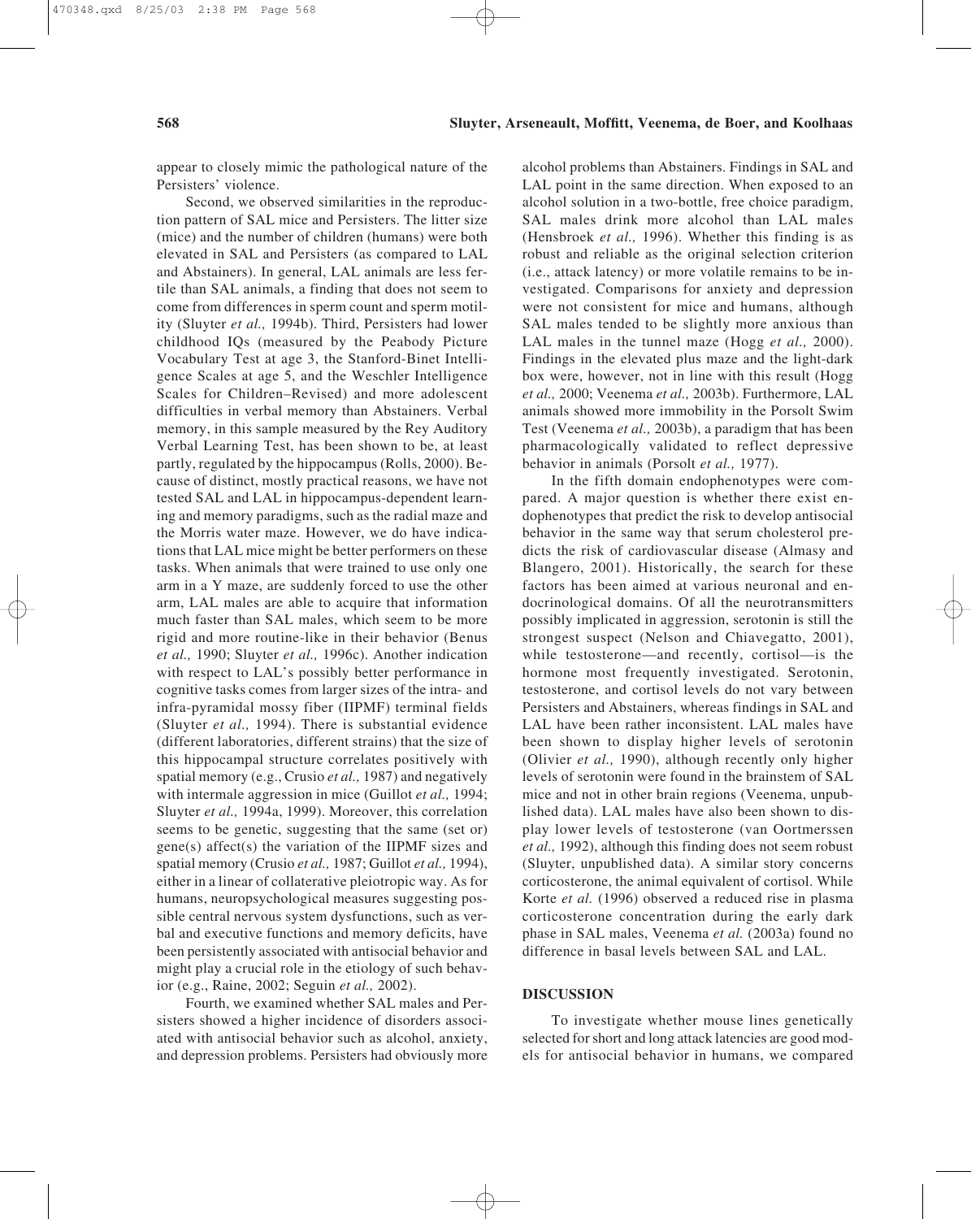behavioral, as well as (neuro) biological, features of these lines to those of the extremes of a human birth cohort of a 26-year longitudinal study (Dunedin Multidisciplinary Health and Development Study). Our observations indicate substantial similarities between, on one side, genetically selected aggressive male mice (SAL) and men persisting in antisocial behavior (Persisters), and, on the other side, between genetically selected male mice with low-aggressive behavior (LAL) and men who have never manifested aggressive behavior (Abstainers). The comparisons were, to a large content, consistent across different domains of characteristics associated with antisocial behavior: aggression/violence, reproduction, cognition, and behavioral disorders. Admittedly, SAL are more similar to Persisters than LAL to Abstainers, which is not surprising because LAL generally show more variation in all types of behavior.

Because we have selected our animal model on the basis of aggression (differences), similarities between mice and humans were, of course, the most convincing for measures of aggression. SAL males seem to adequately mirror the violence acts of the Persisters in both qualitative and quantitative ways, and seem to parallel human intermale aggression and domestic violence incidents. This is arguably the most important behavioral domain of the mouse model for antisocial behavior certainly from a practical point of view—as violence represents its most feared, damaging, and costly form of expression. Another feature in which the mouse model seems to parallel the human situation is alcohol consumption. Together with violence, excessive alcohol intake is a key characteristic of the antisocial personality and these traits seem to intercorrelate strongly (Robins, 1998). Persisters are clearly more dependent on alcohol than Abstainers, whereas SAL males are inclined to show a higher alcohol preference to water than LAL males, although it should be noted that consumption of alcohol and alcohol problems are not necessarily similar. Differences in reproduction are also apparent, but whether increased litter sizes in SAL animals can be compared to higher number of children in Persisters, is another issue. Other, more speciesspecific characteristics, such as many different sexual partners or early-onset sexual activities, which are associated with an antisocial lifestyle (Jaffee *et al.,* 2001), are likely to play a more important role. Cognitive differences between SAL and LAL seem to parallel those between the Persisters and Abstainers. Admittedly, no analogues were observed for anxiety and depression. Persisters tend to be more anxious and depressed than Abstainers, whereas SAL and LAL do either not differ in the equivalent mouse paradigms, including the elevated plus maze and light-dark box, or vary in a direction not anticipated.

Overall, the model seems to have some notable face validity. Whether the biological mechanisms involved in the etiology of antisocial behavior are similar to those underlying the development of aggressive behavior—in other words, whether the mouse model has construct validity as well—remains to be investigated. Data so far are inconclusive and further, more detailed, research is certainly needed. At first glance, there does not seem to be a strong case for construct validity because the endophenotypes do not differ between Persisters and Abstainers, whereas they tend to differ between SAL and LAL. Thus, serotonin, testosterone, and cortisol levels do not vary in the human sample. However, to infer from these data that varying levels of such biological variables are not decisive in the development of antisocial behavior would be premature and not take into account the vast complexity and dynamics of these variables nor the restrictions of the measurements, which are partly due to ethical limitations. For instance, serotonin concentrations were determined in blood (Moffit *et al.,* 1998), a rather crude method that weakly reflects the complicated nature of serotonin in the brain. The problem of measuring cortisol and testosterone is the diurnal variation of these steroid hormones. Cortisol, in particular, is highly variable during the day, with high peaks in the morning and relatively low values in the evening. Hence, for a reliable picture of cortisol levels, multiple samples are needed (and preferably over several days, see Bartels *et al.,* 2003b for methodological considerations concerning cortisol measurements). One sample per subject, as is the case in the Dunedin sample and the Korte *et al.* study (1996), is rather meager and the results are hard to interprete. As for SAL and LAL, Veenema *et al.* (2003a) conducted a more thorough study of the dynamics of corticosterone and collected four samples, two in the light phase and two in the dark phase. They found no substantial differences in basal levels. Interestingly, they did find a difference in stress-induced levels of corticosterone. Not only did forced swimming induce high immobility behavior in LAL mice, this stressor was also associated with an enhanced and prolonged corticosterone response as compared to SAL mice (Veenema *et al.,* 2003a), an observation also confirmed in experiments where the same lines had been exposed to novelty stress (van Riel *et al.,* 2002). Although these types of experiments are, to some extent, still feasible in humans (especially multiple sampling, see Bartels *et al.,* 2003a), detailed examinations of specific brain areas are not and this is where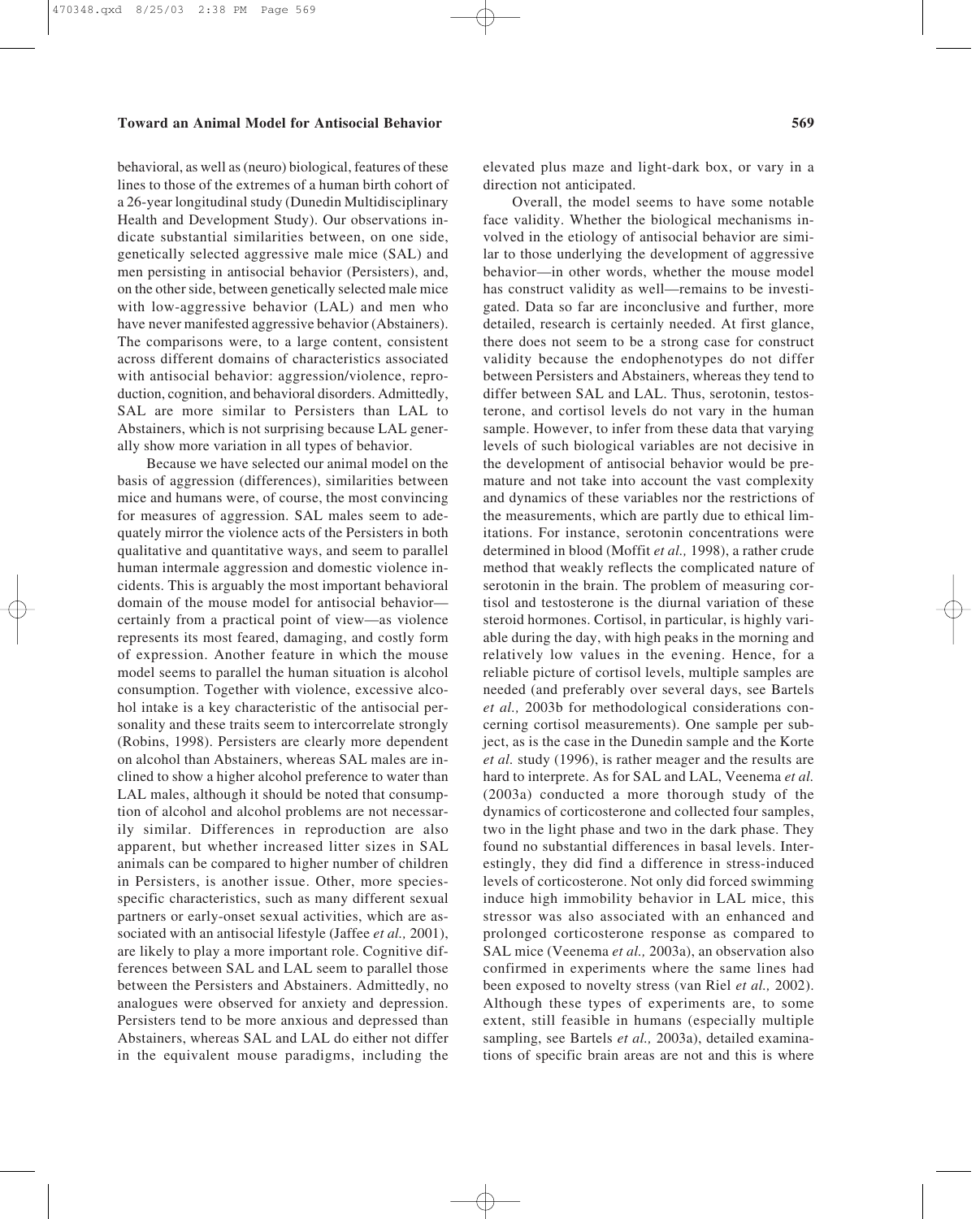animal models become certainly invaluable (see Feldker *et al.,* 2003a; Korte *et al.,* 1996; van Riel *et al.,* 2002).

The role of testosterone in aggression has always been controversial, and it remains unclear whether naturally occurring variation in adult testosterone levels is associated with differences in aggression in healthy subjects. Hence, although the lack of difference in testosterone levels between Persisters and Abstainers may not have been anticipated, this result is not surprising. In fact, findings in rodents mirror the ambivalent situation in humans. For instance, the previously reported difference in testosterone between SAL and LAL—SAL having higher levels (van Oortmerssen *et al.,* 1987, 1992)—does not seem to be a robust phenomenon (Sluyter, unpublished data). Although there may be alternative explanations for a lack of replication of this finding, such as diurnal variation in adult testosterone levels, a more straightforward rationalization is the insignificance of varying adult testosterone levels. Indeed, adult testosterone levels do not play a decisive role in SAL and LAL: castration followed by testosterone replacement does not abolish or diminish the orginal differences in aggression (van Oortmerssen *et al.,* 1987). Differences in sensitivity to testosterone, as well as differential processing of testosterone into its metabolites dihydroxy testosterone (DHT) and estradiol, seem to be more relevant in the execution of aggression, whereas other time frames, such as the perinatal and pubertal period, are likely to be more important than adult age. Thus SAL and LAL males have been reported to differ perinatally in circulating testosterone, testosterone secretory capacity of the testis, and brain aromatase (Compaan *et al.,* 1994; de Ruiter *et al.,* 1992). The pubertal period is another time frame in which the sensitivity to testosterone later in life might be organized (Sluyter, unpublished data).

However, rather than discarding this mouse model because of its lack of construct validity, we believe that this animal model might generate valuable information about and new hypotheses on the biological basis of aggression in humans. Detailed research on the neural and genetic determinants that underlie individual differences in aggression in mice might give us indications where and what to look for when investigating similar phenomena in humans.

Genetic and predictive validity are yet unknown territories as, to date, they have only been explored to some extent. In view of the predictive validity of this mouse model, some pharmacological experiments are worth mentioning: both the full 5HT1A receptor agonist alnespirone and the preferential somatodendritic 5HT1A autoreceptor agonist S-15535 are able to reduce aggression considerably in SAL males (in a dosedependent manner). In fact, after treatment with the highest dose only 25%–30% of the SAL males attack (de Boer, unpublished data). These findings warrant further research on this type of agonists in SAL males as they might lead to the development of new drugs capable of reducing aggression in men.

In view of the association between genes and antisocial behavior, Caspi *et al.* (2002) reported an interaction between a functional polymorphism in the promoter region of the monoamine oxidase A (MAOA) gene, which codes for an enzyme (MAOA) that degrades serotonin and norepinephrine. Two variants of this gene interacted with childhood maltreatment in the Dunedin sample. Children who were maltreated and who had the higher-activity MAOA genotype were less likely to develop antisocial problems than children with the same maltreatment past, but with low-MAOA activity genotype. The involvement of MAOA in the development of antisocial behavior is not unexpected. In a kindred in The Netherlands, Brunner *et al.* (1993) associated a syndrome of borderline mental retardation and abnormal behavior, including disturbed regulation of impulsive aggression, with a point mutation in the eighth exon of the MAOA structural gene, which changes a glutamine to a termination codon. More subtle variations in the MAOA gene have also been associated with impulse control and antagonistic behavior. Similar to the Caspi study, Manuck *et al.* (2000) focused on variation in the regulatory region of the MAOA gene and found that differences in the transcriptional activity in MAOA promoter constructs were associated with differences in dispositional aggressiveness and impulsivity. There is evidence that MAOA also plays an important role in mouse aggression. Mice lacking a functional MAOA gene (MAOA knockouts) show higher levels of aggression than mice with an intact MAOA gene (Cases *et al.,* 1995). Whether slight variations in the MAOA gene also affect mouse aggression, in the same way that polymorphisms in the human promoter may influence aggression in humans is currently being investigated in SAL and LAL (see D'Souza *et al.,* 2003 [this issue] for more details on variation in regulatory DNA sequences).

Future research on the genetic variation underlying aggressive behavior should include other serotonergic genes, such as those coding for the receptors 5HT1a (see above) and 5HT1b. The latter is particularly interesting as polymorphisms in the 5HT1b have been associated with antisocial alcoholism (Fehr *et al.,* 2000; Lappalainen *et al.,* 1998), whereas 5HT1b knockouts show increased alcohol preference and increased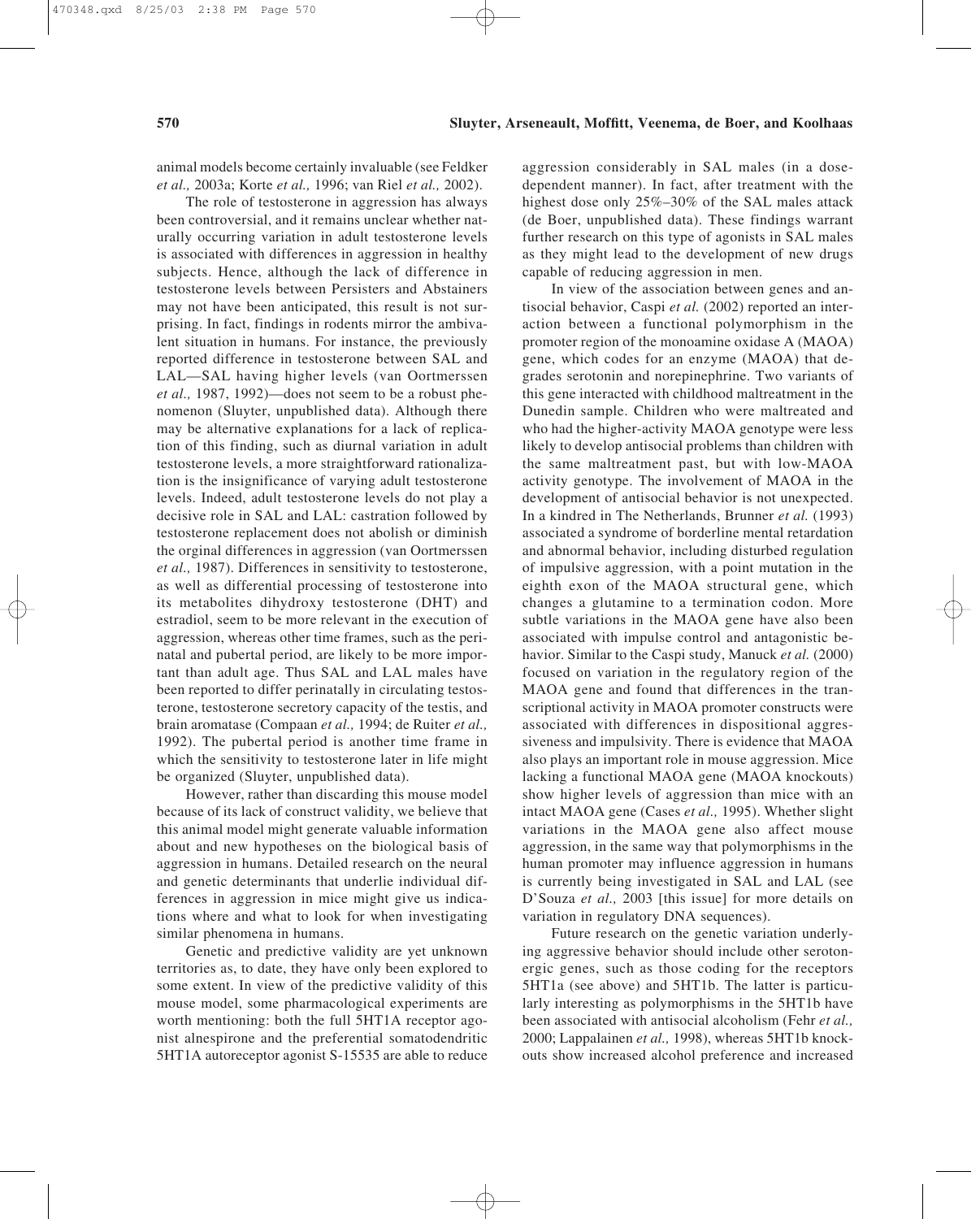aggression (Crabbe *et al.,* 1996; Saudou *et al.,* 1994). Other candidate genes are those that code for tryptophan hydroxylase (TPH, a rate-limiting biosynthetic enzyme) and the serotonin transporter (SERT, a protein that transports serotonin from the synapse). Manuck *et al.* (1999) reported an association between a polymorphism in intron 7 of the gene coding for TPH and aggression and anger-related traits. In some studies (e.g., Hallikainen *et al.,* 1999) the short serotonin transporter allele was found to be associated with increased risk of type 2 alcoholism, in which prominent features include antisocial, impulsive, and violent behavior, whereas other studies did not observe such an association (e.g., Kranzler *et al.,* 2002). SERT knockouts appear to be less aggressive than their wild types (Holmes *et al.,* 2002).

Other genetic regions generated by mouse research, including SAL and LAL (see Sluyter *et al.,* 1996b), are the recombining part of the Y chromosome, also called the pseudoautosomal region, as well as the male (nonrecombining or nonpseudoautosomal) part of the Y chromosome. Candidate genes in these region are SRY, the male determining gene, on the nonpseudoautosomal and STS on the pseudoautosomal part. SRY is a transcription factor that shows strain polymorphisms (Coward *et al.,* 1994) and is transcribed in the mouse brain at adult age (Lahr *et al.,* 1995) (see Maxson, 1996, for an extensive argumentation on SRY). Interestingly, a recent in silico survey of genes associated with offensive aggression in male mice showed the presence of SRY binding sites in the regulatory sequences of a selection of these "aggression" genes (D'Souza *et al.,* 2003, this issue). The STS gene codes for the enzyme steroid sulfatase, which is of major importance in the metabolism of neurosteroids. The STS gene is the only functional gene that has been mapped on the pseudoautosomal region and is therefore the main candidate for explaining the effect of this region in the development of individual differences in aggression (Roubertoux *et al.,* 1994). For a more detailed description of Y chromosomal effects in mice and also humans the reader is referred to, among others, Maxson *et al.* (2001), while Miczek *et al.* (2001) take a more general approach on the development of aggressive behavior in mice, including genetic effects.

Animal models are also useful in the identification of new candidate genes. QTL approaches, for instance, can lead to the discovery of genetic variants that are responsible for individual variation in aggression (Brodkin *et al.,* 2002), although the actual identification and cloning of the gene(s) from the original QTL region is extremely hard. Other important tools are large scale gene expression profiling techniques, including Serial Analysis of Gene Expression and DNA Microarrays. These techniques enable the screening of thousands of genes simultaneously and thus the generation of new hypotheses regarding the molecular architecture underlying individual differences in behavior, that is, aggression (see Feldker *et al.,* 2003b [this issue] for a discussion of these techniques). Using both SAGE and microarrays (Affymetrix), Feldker *et al.* (2003a) found that, in the hippocampus, LAL males had higher expression levels of numerous cytoskeleton genes, such as cofilin and several tubulin isotypes, as well as several calmodulin-related genes and genes encoding components of a MAPK cascade. Whether the same genes are also differentially expressed in the hippocampi of Persisters and Abstainers, is another question—and difficult to investigate, but it would be worth examining variation in the regulatory and coding sequences of the cytoskeleton and calmodulin-related genes in Persisters and Abstainers. Similarly, the difference in the size of IIPMF terminal fields between SAL and LAL point to a possible important role of this specific hippocampal structure in the ontogeny of antisocial behavior and certainly merits further pursuing in human populations, such as the Dunedin sample. In fact, this structure might be one of the more promising candidate phenotypes because it meets all the rigorous criteria proposed by de Geus and Boomsma (2001, see also de Geus, 2002): reliability, stability, heritability, causality, and phenotypic and genetic correlation.

Last, but not least, we realize that the comparison in this paper between mice and men is necessarily superficial, because it was based on surface appearance of the behavioral constructs. We have ascertained attack latency under certain stimulus conditions in the mouse, whereas in the men, we have ascertained physically violent behavior toward victims. What we have not ascertained, or matched across species, is the meaning of the behavior. We do not know if the mouse and the man attacked for the same reason, nor if they expected their attacks to yield the same consequences. Mouse aggression may be motivated by territory defense, for example, but when a man assaults another man who has flirted with his girlfriend, is this territory defense, or not? Contexts may differ as well; none of the mice were drunk when attacking, but some of the men were. The mice attacked alone in this paradigm, but in some cases the men attacked with co-offenders as part of gang conflict. We did not ascertain intentions, expectations, contexts, or consequences, which would allow us to interpret the "meaning" of behavior. These things were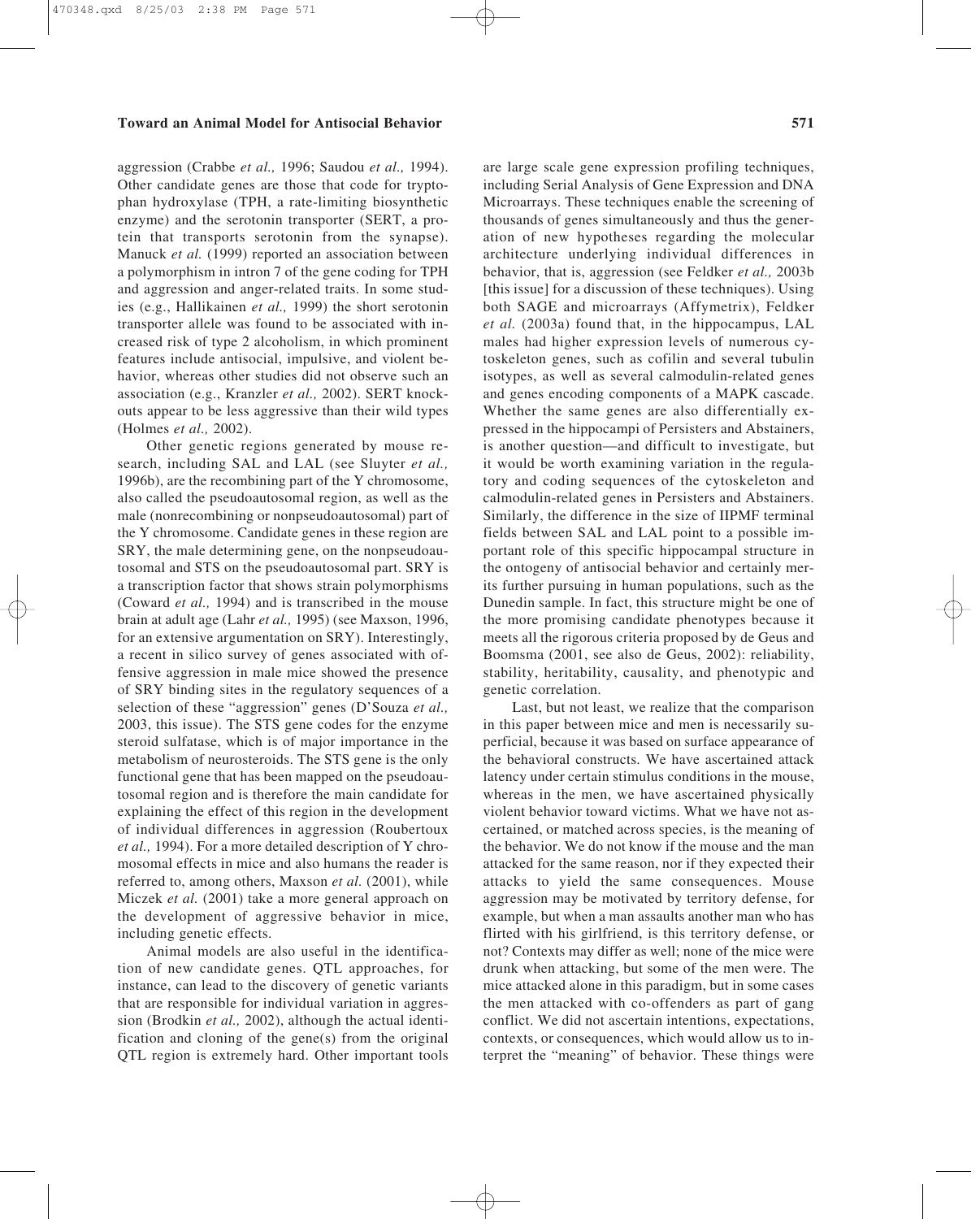not assessed by the two research teams for obvious reasons. Mice cannot tell us their motivations. Men, despite having better language skills than mice, do not provide accurate reports of their own subjective motivations, particularly for behavior that is socially undesirable. (For example, the Dunedin Study asked all its men to rank themselves on a scale of 1–10 describing whether they were more or less antisocial as compared to other men their age; virtually all men in the sample rated themselves between 4 and 6. Despite extreme individual differences in crime careers, each man presumed he was average.) Investigations of the equivalence of interpretation of behaviors awaits further investigation, and the success of such investigation will depend on developing valid techniques for ascertaining the ethological contexts of human and animal behavior. However, without a reason, this work has not gotten underway, although it is badly needed if animal models are going to be useful tools in molecular genetics research. The comparison in this paper is intended to give a reason for such work.

# **CONCLUSION**

We are hopeful that SAL and LAL are good mouse models to study the development of antisocial behavior. Insights that are emerging from the neurobiological and genetic architecture underlying aggression differences in this mouse model, may very well lead to the delineation of the complex causal pathways of antisocial behavior in humans.

## **ACKNOWLEDGMENTS**

This research was supported by the U.S. National Institute of Mental Health (MH45070, MH49414, MH56344) and the British Medical Research Council. Terrie Moffitt is a Royal Society Wolfson Research Merit award holder.

## **REFERENCES**

- Almasy, L., and Blangero, J. (2001). Endophenotypes as quantitative risk factors for psychiatric disease: Rationale and study design. *Am. J. Med. Genet.* **105**:42–44.
- Arseneault, L., Moffitt, T. E., Caspi, A., Taylor, A., Rijsdijk, F., Jaffee, S., Ablow, J. C., and Measelle, J. R. (2003). Strong genetic effects on cross-situational antisocial behavior among 5-year-old children, according to mothers, teachers, examinerobservers, and twin's self-reports. *J. Child Psychol. Psychiatry* (in press).
- Bartels, M., de Geus, E. J., Sluyter, F., Kirschbaum, C., and Boomsma, D. I. (2003a). Heritability of daytime cortisol levels in children. *Behav. Genet.* (in press).
- Bartels, M., van den Berg, M., Sluyter, F., Boomsma, D. I., and de Geus, E. J. (2003b). Heritability of cortisol levels: Review and simultaneous analysis of twin studies. *Psychoneuroendocrinology* **28**:21–37.
- Benus, R. F., den Daas, S., Koolhaas, J. M., and van Oortmerssen, G. A. (1990). Routine formation and flexibility in social and non-social behaviour of aggressive and non-aggressive mice. *Behaviour* **112**:176–193.
- Benus, R. F., Bohus, B., Koolhaas, J. M., and van Oortmerssen, G. A. (1991). Heritable variation for aggression as a reflection of individual coping strategies. *Experientia* **47**:1008–1019.
- Bohus, B., Benus, R. F., Fokkema, D. F., Koolhaas, J. M., Nyakas, C., van Oortmerssen, G. A., Prins, A. J. A., De Ruiter, A. J. H., Scheurink, A. J. W., and Steffens, A. B. (1987). Neuroendocrine states and behavioral physiological stress responses. In E. R. de Kloet, V. M. Wiegant, and D. de Wied (Eds.), *Progress in brain research*, (Vol. 72); pp. 57–70. Amsterdam: Elsevier.
- Brodkin, E. S., Goforth, S. A., Keene, A. H., Fossella, J. A., and Silver, L. M. (2002). Identification of quantitative trait loci that affect aggressive behavior in mice. *J. Neurosci.* **22**:1165–1170.
- Brunner, H. G., Nelen, M., Breakefield, X. O., Ropers, H. H., and van Oost, B. A. (1993). Abnormal behavior associated with a point mutation in the structural gene for monoamine oxidase A. *Science* **262**:578–580.
- Cadoret, R. J., Yates, W. R., Troughton, E., Woodworth, G., and Stewart, M. A. S. (1995). Genetic-environmental interaction in the genesis of aggressivity and conduct disorders. *Arch. Gen. Psych.* **52**:916–924.
- Canastar, A., and Maxson, S. C. (2003). Sexual aggression in mice: Effects of male strain and of female estrous State. *Behav. Genet.* (this issue).
- Cases, O., Seif, I., Grimsby, J., Gaspar, P., Chen, K., Pournin, S., Muller, U., Aguet, M., Babinet, C., Shih, J. C. *et al.* (1995). Aggressive behavior and altered amounts of brain serotonin and norepinephrine in mice lacking MAOA. *Science* **270**:1763–1766.
- Caspi, A., McClay, J., Moffitt, T. E., Mill, J., Martin, J., and Craig, I. W. (2002). Role of genotype in the cycle of violence in maltreated children. *Science* **297**:851–854.
- Catlett, R. H. (1961). An evaluation of methods for measuring fighting behaviour with special reference to *Mus musculus. Anim. Behav.* **9**:8–10.
- Compaan, J. C., Hutchison, J. B., Wozniak, A., de Ruiter, A. J. H., and Koolhaas, J. M. (1994). Brain aromatase activity and plasma testosterone levels are elevated in aggressive male mice during early ontogeny. *Brain Res. Dev. Brain Res.* **82**:185–192.
- Compaan, J. C., van Wattum, G., de Ruiter, A. J. H., van Oortmerssen, G. A., Koolhaas, J. M., and Bohus, B. (1993). Genetic differences in female house mice in aggressive response to sex steroid hormone treatment. *Physiol. Behav.* **54**:899–902.
- Coward, P., Nagi, K., Chen, D., Thomas, D. H., Nagamine, C., and Lau, Y.-F.C. (1994). Polymorphism of a CAG trinucleotide repeat within Sry correlates with B6.Y<sup>\*DOM</sup> sex reversal. *Nat. Genet.* **6**:245–250.
- Crabbe, J. C., Phillips T. J., Feller, D. J., Hen, R., Wenger, C. D., Lessov, C. N., and Schafer, G. L. (1996). Elevated alcohol consumption in null mutant mice lacking  $5-HT_{1B}$  serotonin receptors. *Nat. Genet.* **14**:98–101.
- Crusio, W. E., Schwegler, H., and Lipp, H.-P. (1987). Radial-maze performance and structural variation of the hippocampus in mice: A correlation with mossy fibre distribution. *Brain Res.* **425**:182–185.
- de Boer, S. F., van der Vegt, B. J., and Koolhaas, J. M. (2003). Individual variation in aggression of feral rodent strains: A standard for the genetics of aggression and violence? *Behav. Genet.* (this issue).
- de Geus, E. J. (2002). Introducing genetic psychophysiology. *Biol. Psychol.* **61**:1–10.
- de Geus, E. J., and Boomsma, D. I. (2001). A genetic neuroscience approach to cognition. *Eur. Psychologist* **6**:241–253.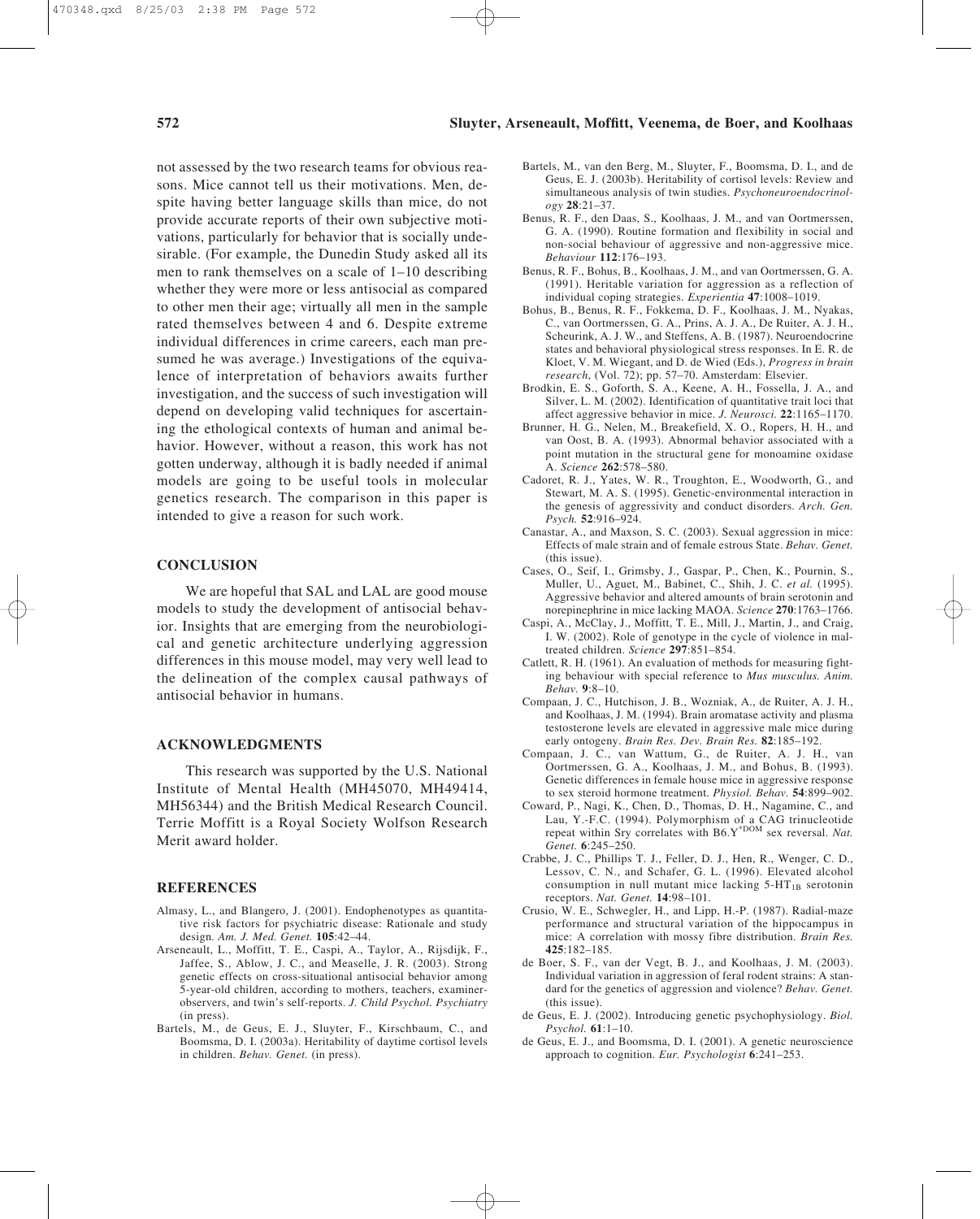- de Ruiter, A. J. H., Koolhaas, J. M., Keijser, J., van Oortmerssen, G. A., and Bohus, B. (1992). Differential testosterone secretory capacity of the testes of aggressive and non-aggressive house mice during ontogeny. *Aggress. Behav.* **18**:149–157.
- D'Souza, U. M., Kel, A., and Sluyter, F. (2003). From transcriptional regulation to aggressive behavior. *Behav. Genet.* (this issue).
- Eley, T. C., Lichtenstein, P., and Moffitt, T. E. (2003). A longitudinal analysis of the etiology of aggressive and non-aggressive antisocial behaviour. *Dev. Psychopathol.* (in press).
- Fehr, C., Grintschuk, N., Szegedi, A., Anghelescu, I., Klawe, C., Singer, P., Hiemke, C., and Dahmen, N. (2000). The HTR1B 861G>C receptor polymorphism among patients suffering from alcoholism, major depression, anxiety disorders and narcolepsy. *Psychiatr. Genet.* **10**:59–65.
- Feldker, D. E., Datson, N. A., Veenema, A. H., Meulmeester, E., de Kloet, E. R., and Vreugdenhil, E. (2003a). Serial analysis of gene expression predicts structural differences in hippocampus of long attack latency and short attack latency mice. *Eur. J. Neurosci.* **17**:379–387.
- Feldker, D. E., de Kloet, E. R., Kruk, M. R., and Datson, N. A. (2003b). Large scale gene expression profiling of discrete brain regions. *Behav. Genet.* (this issue).
- Gayan, J., Smith, S. D., Cherny, S. S., Cardon, L. R., Fulker, D. W., Brower, A. W., Olson, R. K., Pennington, B. F., and DeFries, J. C. (1999). Quantitative-trait locus for specific language and reading deficits on chromosome 6p. *Am. J. Hum. Genet.* **64**:157–164.
- Green, S. (1983). Animal models in schizophrenia research. In G. C. L. Davey (Ed.), *Models of human behavior*(pp. 315–338). New York: John Wiley & Sons.
- Guénet, J. L., and Bonhomme, F. (2003). Wild mice: An everincreasing contribution to a popular mammalian model. *Trends Genet.* **19**:24–31.
- Guillot, P.-V., Roubertoux, P. L., and Crusio, W. E. (1994). Hippocampal mossy fiber distributions and intermale aggression in seven inbred mouse strains. *Brain Res.* **660**:167–169.
- Hallikainen, T., Saito, T., Lachman, H. M., Volavka, J., Pohjalainen, T., Ryynanen, O. P., Kauhanen, J., Syvalahti, E., Hietala, J., and Tiihonen, J. (1999). Association between low activity serotonin transporter promoter genotype and early onset alcoholism with habitual impulsive violent behavior. *Mol. Psychiatry* **4**:385–388.
- Henry, J. P., and Stephens, P. M. (1977). *Stress, health and the social environment: A sociobiological approach to medicine*. Berlin: Springer Verlag.
- Hensbroek, R. A., Sluyter, F., and van Oortmerssen, G. A. (1996). Stress induced free-choice alcohol consumption in aggressive and non-aggressive male mice. *Behav. Genet.* **26**:187.
- Hill, E. M., Stoltenberg, S. F., Bullard, K. H., Li, S., Zucker, R. A., and Burmeister, M. (2002). Antisocial alcoholism and serotoninrelated polymorphisms: Association tests. *Psychiatr. Genet.* **12**:143–153.
- Hogg, S., Hof, M., Würbel, H., Steimer, T., de Ruiter, A. J. H., Koolhaas, J. M., and Sluyter, F. (2002). Behavioral profiles of genetically selected aggressive and non-aggressive male wild house mice in two anxiety tests. *Behav. Genet.* **30**:439–446.
- Holmes, A., Murphy, D. L., and Crawley, J. N. (2002). Reduced aggression in mice lacking the serotonin transporter. *Psychopharmacology* **161**:l60–167.
- Jaffee, S. R., Caspi, A., Moffitt, T. E., Taylor, A., and Dickson, N. (2001). Predicting early fatherhood and whether young fathers live with their children: Prospective findings and policy reconsiderations. *J. Child Psychol. Psych.* **42**:803–815.
- Jaffee, S., Caspi, A., Moffitt, T. E., Dodge, K., Rutter, M., Taylor, A., and Tully, L. (2003). Genetic vulnerabilities interact with child maltreatment to promote conduct problems (submitted).
- Jeglum-Bartusch, D., Lynam, D., Moffitt, T. E., and Silva, P. A. (1997). Is age important: Testing general versus developmental theories of antisocial behavior: *Criminology* **35**:13–47.
- Koolhaas, J. M., Korte, S. M., de Boer, S. F., van der Vegt., B. J., van Reenen, C. G., Hopster, H., de Jong, I. C., Ruis, M. A., and Blokhuis, H. J. (1999). Coping styles in animals: Current status in behavior and stress-physiology. *Neurosci. Biobehav. Rev.* **23**:925–936.
- Korte, S. M., Meijer, O. C., de Kloet, E. R., Buwalda, B., Keijser, J., Sluyter, F., van Oortmerssen, G. A., and Bohus, B. (1996). Enhanced  $5-HT<sub>1A</sub>$  receptor expression in forebrain regions of aggressive house mice. *Brain Res.* **736**:338–343.
- Kranzler, H., Lappalainen, J., Nellisery, M., and Gelernter, J. (2002). Association study of alcoholism subtypes with a functional promoter polymorphism in the serotonin transporter protein gene. *Alcohol Clin. Exp. Res.* **26**:1330–1335.
- Lahr, G., Maxson, S. C., Mayer, A., Just, W., Pilgrim, C., and Reisert, I. (1995). Transcription of the Y chromosomal gene, *Sry,* in adult mouse brain. *Mol. Brain Res.* **33**:179–182.
- Lappalainen, J., Long, J. C., Eggert, M., Ozaki, N., Robin, R. W., Brown, G. L., Naukkarinen, H., Virkkunen, M., Linnoila, M., and Goldman, D. (1998). Linkage of antisocial alcoholism to the serotonin 5-HT<sub>1B</sub> receptor gene in 2 populations. *Arch. Gen. Psychiatry* **55**:989–994.
- Lyons, M. J., True, W. R., Eisen, S. A., Goldberg, J., Meyer, J. M., Faraone, S. V., Eaves, L. J., and Tsuang, M. T. (1995). Differential heritability of adult and juvenile antisocial traits. *Arch. Gen. Psych.* **53**:906–915.
- Manuck, S. B., Flory, J. D., Ferrell, R. E., Dent, K. M., Mann, J. J., and Muldoon, M. F. (1999). Aggression and anger-related traits associated with a polymorphism of the tryptophan hydroxylase gene. *Biol. Psychiatry* **45**:603–614.
- Manuck, S. B., Flory, J. D., Ferrell, R. E., Mann, J. J., and Muldoon, M. F. (2000). A regulatory polymorphism of the monoamine oxidase-A gene may be associated with variability in aggression, impulsivity, and central nervous system serotonergic responsivity. *Psychiatry Res.* **95**:9–23.
- Maxson, S. C. (1996). Search for candidate genes with effects on an antagonistic behavior, offense, in mice. *Behav. Genet.* **26**: 471–477.
- Maxson, S. C., Roubertoux, P. I., Guillot, P.-V., and Goldman, D. (2001). The genetics of aggression: From mice to humans. In M. Martinez (Ed.), *Prevention and control of aggression and the impact on the victim* (pp. 71–81). New York: Kluwer Academic.
- Miczek, K. A., Maxson, S. C., Fish, E. W., and Faccidomo, S. (2001). Aggressive behavioral phenotypes in mice. *Behav. Brain Res.* **12**:167–181.
- Moffitt, T. E. (1990). Juvenile delinquency and attention-deficit disorder: Developmental trajectories from age three to fifteen. *Child Dev.* **61**:893–910.
- Moffitt, T. E. (1993). "Life-course-persistent" and "adolescencelimited" antisocial behavior: A developmental taxonomy. *Psychol. Rev.* **100**:674–701.
- Moffitt, T. E. (2003). Life-course persistent and adolescence-limited antisocial behaviour: A research review and a research agenda. In B. Lahey, T. E. Moffitt, and A. Caspi (Eds.), *The causes of conduct disorder and serious juvenile delinquency*. New York: Guilford (in press).
- Moffitt, T. E., Lynam, D., and Silva, P. A. (1994). Neuropsychological tests predict persistent male delinquency. *Criminology* **32**:101–124.
- Moffitt, T. E., Caspi, A., Dickson, N., Silva, P. A., and Stanton, W. (1996). Childhood-onset versus adolescent-onset antisocial conduct in males: Natural history from age 3 to 18. *Dev. Psychopathol.* **8**:399–424.
- Moffitt, T. E., Brammer, G., Caspi, A., Fawcett, P., Raleigh, M., Yuwiler, A., and Silva, P. A. (1998). Whole blood serotonin relates to violence in an epidemiological study. *Biol. Psych.* **43**:446–457.
- Moffitt, T. E., and Caspi, A. (2001). Childhood predictors differentiate life-course persistent and adolescence-limited pathways, among males and females. *Dev. Psychopathol.* **13**:355–375.